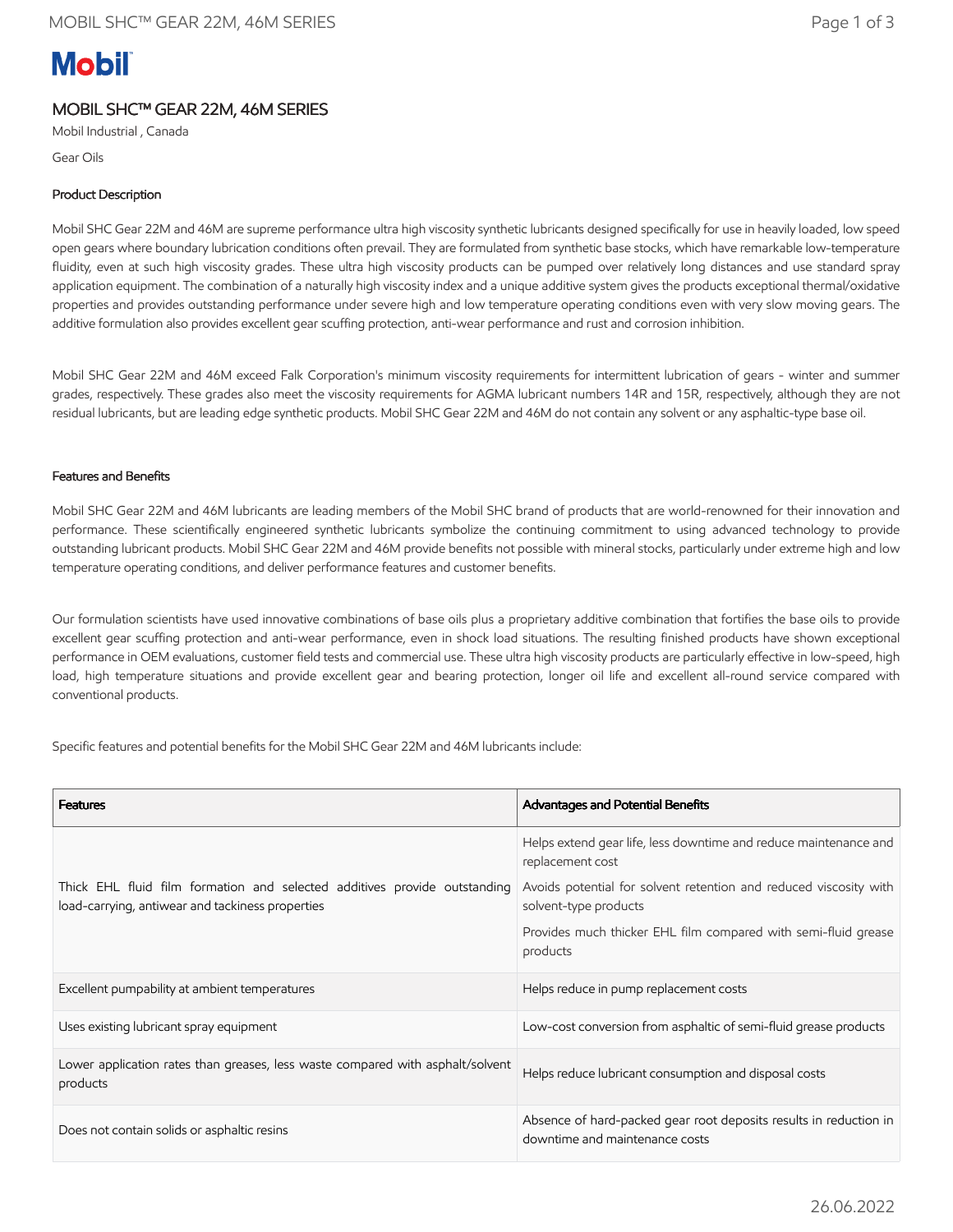## MOBIL SHC™ GEAR 22M, 46M SERIES Page 2 of 3

| <b>Features</b>       | Advantages and Potential Benefits                                             |
|-----------------------|-------------------------------------------------------------------------------|
| Light colored product | Helps avoid need for costly gear cleaning prior to inspection                 |
| Solvent-free          | Helps avoid potential safety issues related to volatile, low flash<br>solvent |

#### Applications

Application Considerations: Normally, conversion to Mobil SHC Gear 22M or 46M from asphaltic or grease products will be a simple process with no change in lubricant spray equipment. It is recommended that the gears be thoroughly cleaned to take advantage of the light color of these synthetic products. Consult your Mobil representative for further details on lubricant conversion.

Mobil SHC Gear 22M and 46M are designed specifically for use in heavily loaded, low speed open gearing which drive stationary rotating machinery. Product is typically applied by intermittent by spray nozzle systems. Specific applications include:

- Kilns and mills in metal mining, cement and limestone production and in sugar plants
- Slow speed, heavily loaded plain and rolling contact bearings

#### Properties and Specifications

| Property                                              | 22M   | 46M   |
|-------------------------------------------------------|-------|-------|
| Copper Strip Corrosion, 3 h, 100 C, Rating, ASTM D130 | 1B    | 1B    |
| Density @ 15.6 C, kg/l, ASTM D4052                    | 0.890 | 0.924 |
| Flash Point, Cleveland Open Cup, °C, ASTM D92         | 240   | 240   |
| Kinematic Viscosity @ 100 C, mm2/s, ASTM D445         | 700   | 1375  |
| Kinematic Viscosity @ 40 C, mm2/s, ASTM D445          | 22000 | 46000 |
| Pour Point, °C, ASTM D97                              | 6     | 15    |
| Viscosity Index, ASTM D2270                           | 180   | 180   |

#### Health and Safety

Health and Safety recommendations for this product can be found on the Material Safety Data Sheet (MSDS) @ [http://www.msds.exxonmobil.com/psims](http://www.msds.exxonmobil.com/psims/psims.aspx) /psims.aspx

All trademarks used herein are trademarks or registered trademarks of Exxon Mobil Corporation or one of its subsidiaries unless indicated otherwise.

## 10-2020 Imperial Oil

Petroleum and Chemicals Division Lubricants and Specialties 240 Fourth Ave SW C. P. 2480, Station M Calgary AB T2P 3 M 9

1-800-268-3183

Typical Properties are typical of those obtained with normal production tolerance and do not constitute a specification. Variations that do not affect product performance are to be expected during normal manufacture and at different blending locations. The information contained herein is subject to change without notice. All products may not be available locally. For more information, contact your local ExxonMobil contact or visit